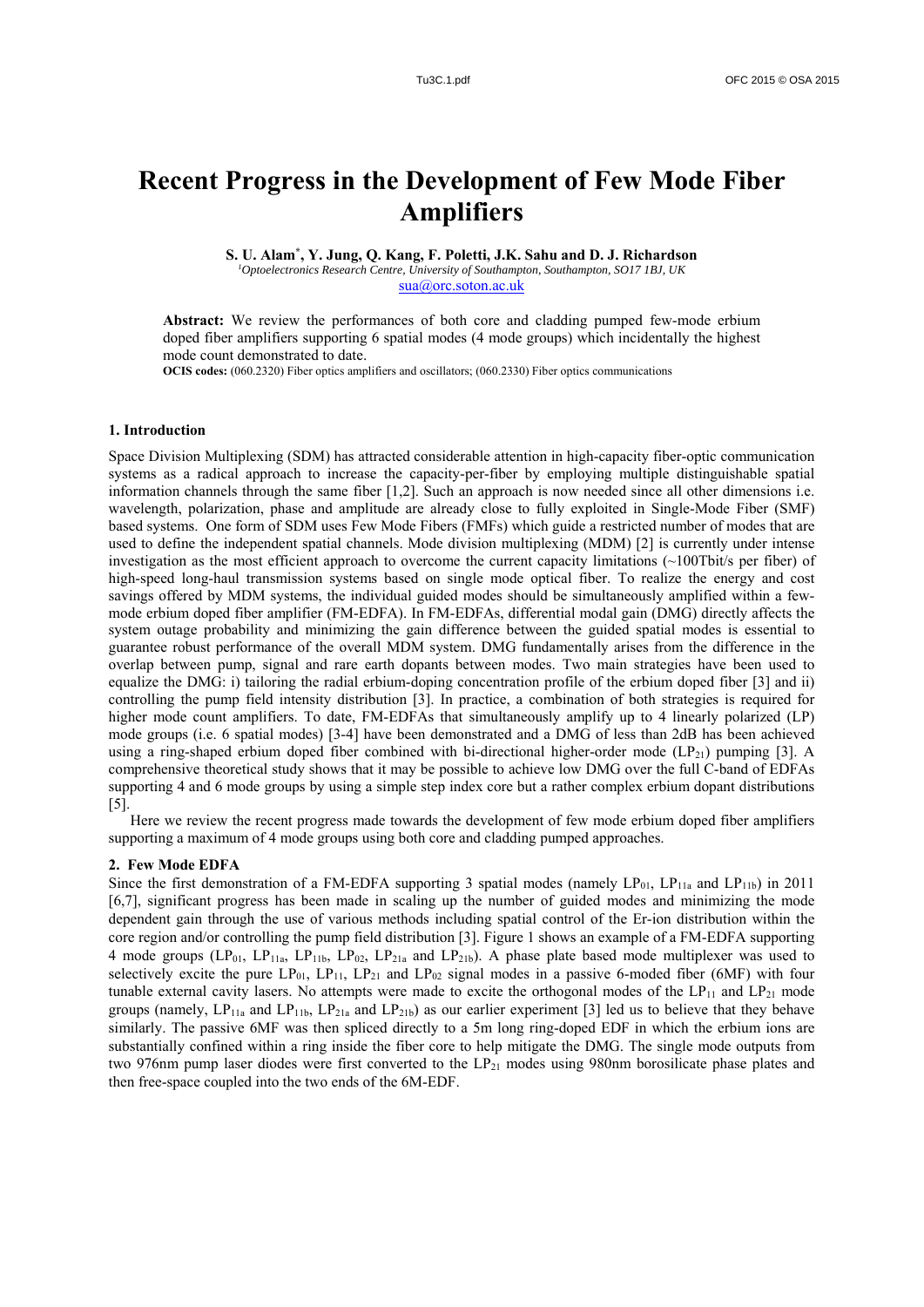

Fig. 1. Schematic diagram of the 6-moded erbium doped fiber amplifier (6M-EDFA) gain tailored by bi-directional pumping configuration. BS: non-polarizing beam splitter, DM: dichroic mirror, 6MF: passive 6-moded fiber, 6M-EDF: 6-moded erbium doped fiber, f1 and f2: lens with focal length of 4.5 and 125mm [3].

As shown in Fig. 2(a), maximum modal gains of 22, 23.3, 22.8 and 22.3dB were measured for the  $LP_{01}$ ,  $LP_{11}$ ,  $LP_{21}$  and  $LP_{02}$  signal modes, respectively. In Fig. 2(b) we plot the signal gain as a function of input signal power per spatial mode for a fixed total launched pump power of 25.3dBm. All guided modes experienced gain reduction with an increase in input signal power. A maximum aggregate saturated output power of 18.7dBm was obtained, corresponding to a power conversion efficiency of 21.9%. Figure 2(c) shows the measured gain across the C-band for an input signal power of -10dBm per mode, where the mode under test was spectrally tuned while other modes were fixed at the assigned wavelength and a superposition of the four spatial modes successively made was presented. The amplifier provides >20dB gain for all four spatial modes with low DMG and a gain flatness of <4.0dB across the full C-band.



Fig. 2. Mode dependent gain as a function of (a) bi-directional  $LP_{21}$  pump power for an input signal power of -10dBm, (b) input signal power for a fixed pump power of 25.3dBm and (c) operating wavelength for a fixed input signal power of -10dBm pump power of 25.3dBm [3].

However, as the number of modes is scaled up to 10 and beyond, it will be challenging to meet the associated pump power requirements with single-mode pump diodes. Even if this is technically possible, multiplexing a number of single-mode pump diodes to generate sufficient pump power is an expensive way of pumping such an amplifier. Reduction in the cost per transmitted bit is essential for SDM to be seriously considered for commercial deployment and cladding-pumping using high-power multimode pump diodes (which has already been demonstrated for multi-core EDFAs [8]) provides a more practical and potentially much cheaper way in terms of \$/W to generate and deliver the pump radiation. Figure 3a shows a schematic of a cladding pumped FM-EDFA [9]. The setup is similar to that shown in Fig. 1, except the Er-doped active fiber has a step index core which is counterdirectionally pumped by a single multimode pump diode and employed a full de-mux system to enable noise figure (NF) measurement. Left hand plots of Fig. 3 show the measured gain spectra of the guided modes for three different fiber lengths of 6M-EDF, i.e. 6m, 3.5m and 2m respectively, at a constant input signal power of -7.5dBm per mode. For 6m of EDF length (Fig. 3b), the gain peaked at  $\sim$ 1565 nm and exhibited a narrow 3dB gain compression bandwidth of ~10nm spanning from 1560nm to 1570nm. In order to shift the gain peak towards 1550nm to better align with traditional C-band operation, we reduced the EDF length to 3.5m. As shown in Fig. 3c, this resulted in a flatter gain spectra with a 3dB gain compression bandwidth increased to ~20nm spanning from 1545nm to 1565nm.